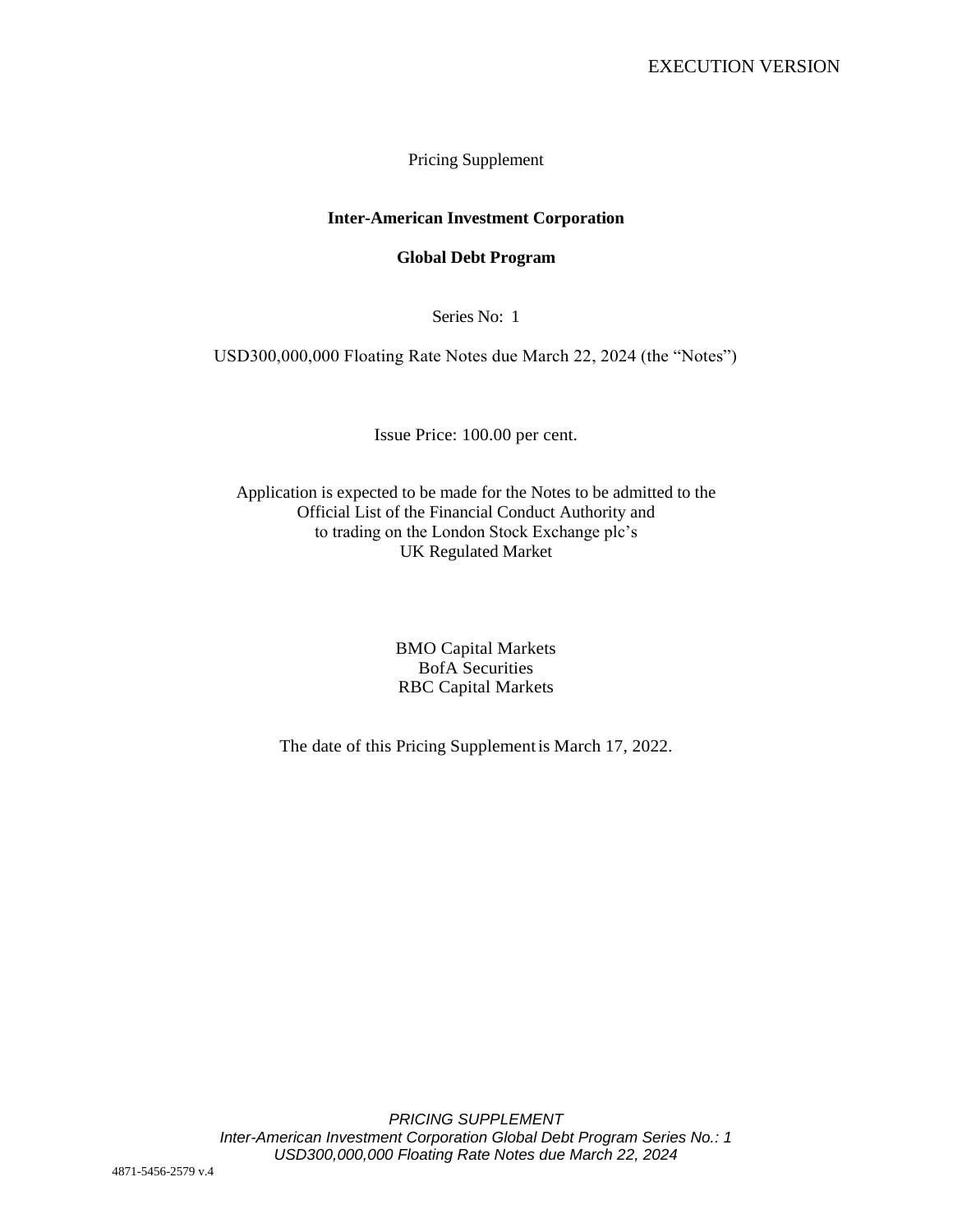Terms used herein shall be deemed to be defined as such for the purposes of the Terms and Conditions (the "Conditions") set forth in the Prospectus dated December 13, 2021 (the "Prospectus") (which for the avoidance of doubt does not constitute a prospectus for the purposes of Part VI of the United Kingdom ("UK") Financial Services and Markets Act 2000 (the "FSMA") or a prospectus for the purposes of Regulation (EU) 2017/1129 (as amended) or the Regulation (EU) 2017/1129 as it forms part of UK domestic law by virtue of the European Union (Withdrawal) Act 2018 ("EUWA")). This Pricing Supplement must be read in conjunction with the Prospectus. This document is issued to give details of an issue by the Inter-American Investment Corporation ("IDB Invest") under its Global Debt Program and to provide information supplemental to the Prospectus. Complete information in respect of IDB Invest and this offer of the Notes is only available on the basis of the combination of this Pricing Supplement and the Prospectus.

## **UK MiFIR product governance / Retail investors, professional investors and ECPs**

**target market** – See "General Information—Additional Information Regarding the Notes—Matters relating to UK MiFIR" below.

### **Terms and Conditions**

The following items under this heading "Terms and Conditions" are the particular terms which relate to the issue the subject of this Pricing Supplement. Together with the applicable Conditions (as defined above), which are expressly incorporated hereto, these are the only terms that form part of the form of Notes for such issue.

|    | 1. Series No.:                                                                     |                                                                                          |
|----|------------------------------------------------------------------------------------|------------------------------------------------------------------------------------------|
| 2. | <b>Aggregate Principal Amount:</b>                                                 | USD300,000,000                                                                           |
| 3. | <b>Issue Price:</b>                                                                | $USD300,000,000$ which is 100.00 percent of the<br><b>Aggregate Principal Amount</b>     |
| 4. | <b>Issue Date:</b>                                                                 | March 22, 2022                                                                           |
| 5. | Form of Notes<br>(Condition $1(a)$ ):                                              | Registered only                                                                          |
|    | 6. Authorized Denomination(s)<br>(Condition $1(b)$ ):                              | USD100,000 and integral multiples of USD<br>1,000 in excess thereof                      |
| 7. | <b>Specified Currency</b><br>(Condition $1(d)$ ):                                  | United States Dollars (USD) being the lawful<br>currency of the United States of America |
| 8. | <b>Specified Principal Payment</b><br>Currency<br>(Conditions $1(d)$ and $7(h)$ ): | USD                                                                                      |
| 9. | <b>Specified Interest Payment Currency</b><br>(Conditions $1(d)$ and $7(h)$ ):     | USD                                                                                      |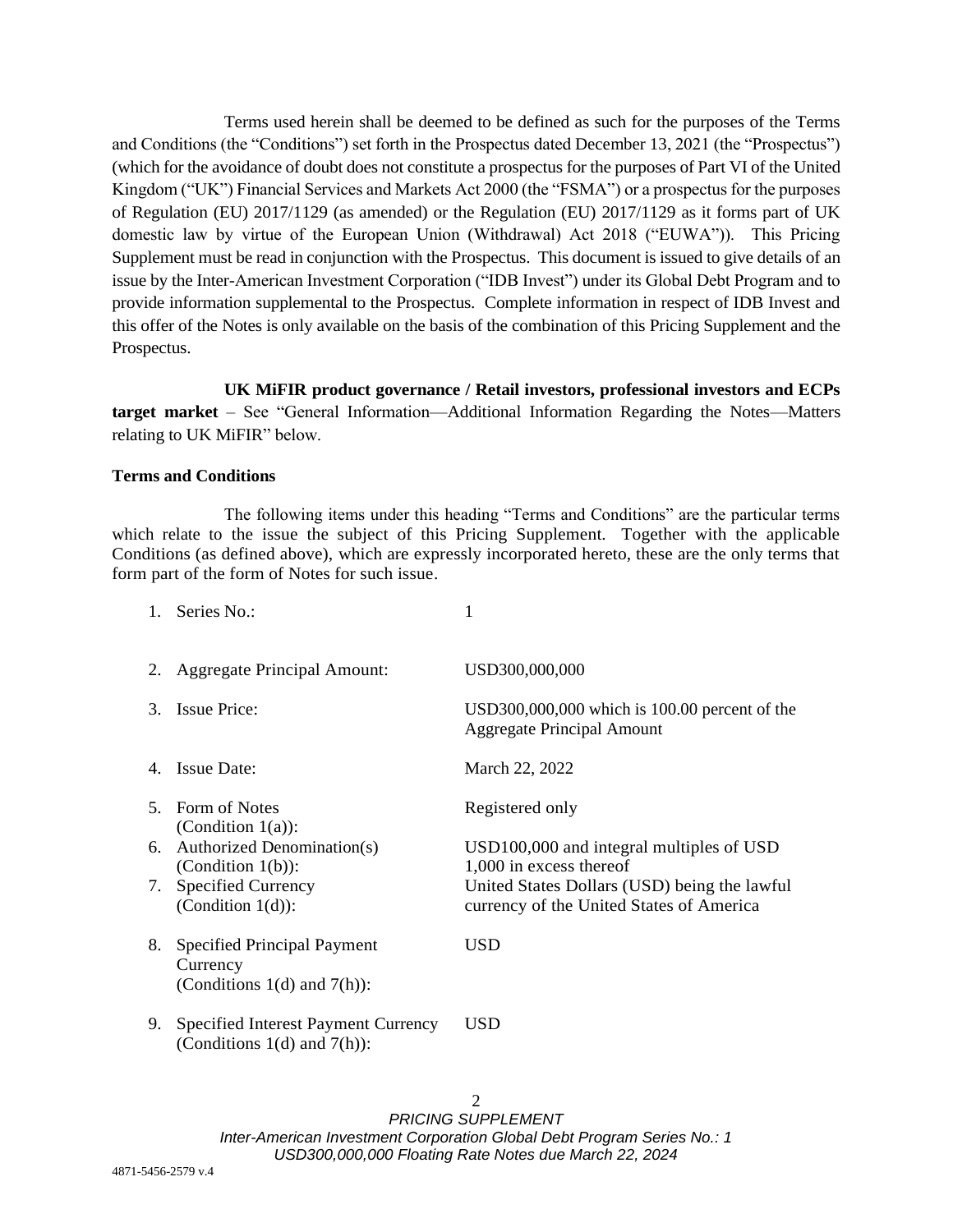|                                      | 10. Maturity Date                    | (Condition $6(a)$ ):                                                              | March 22, 2024                                                                                                                                                                                                                                                                                                                                                                                                                                                                                                                                                                                                                                                                                                              |  |  |
|--------------------------------------|--------------------------------------|-----------------------------------------------------------------------------------|-----------------------------------------------------------------------------------------------------------------------------------------------------------------------------------------------------------------------------------------------------------------------------------------------------------------------------------------------------------------------------------------------------------------------------------------------------------------------------------------------------------------------------------------------------------------------------------------------------------------------------------------------------------------------------------------------------------------------------|--|--|
|                                      | 11. Interest Basis<br>(Condition 5): |                                                                                   | Floating Interest Rate (Condition 5(II))                                                                                                                                                                                                                                                                                                                                                                                                                                                                                                                                                                                                                                                                                    |  |  |
|                                      |                                      | 12. Interest Commencement Date<br>(Condition 5(III)):                             | Issue Date (March 22, 2022)                                                                                                                                                                                                                                                                                                                                                                                                                                                                                                                                                                                                                                                                                                 |  |  |
| 13. Floating Rate (Condition 5(II)): |                                      |                                                                                   |                                                                                                                                                                                                                                                                                                                                                                                                                                                                                                                                                                                                                                                                                                                             |  |  |
|                                      | (a)                                  | <b>Calculation Amount (if</b><br>different than Principal<br>Amount of the Note): | Not Applicable                                                                                                                                                                                                                                                                                                                                                                                                                                                                                                                                                                                                                                                                                                              |  |  |
|                                      | (b)                                  | <b>Business Day Convention:</b>                                                   | Following Business Day Convention                                                                                                                                                                                                                                                                                                                                                                                                                                                                                                                                                                                                                                                                                           |  |  |
|                                      | (c)<br>(d)                           | Specified Interest Period:<br>Interest Payment Date(s):                           | The period beginning on, and including, the<br>Interest Commencement Date (the Issue Date)<br>to, but excluding, the first Interest Payment Date<br>and each successive period beginning on, and<br>including, an Interest Payment Date to, but<br>excluding, the next succeeding Interest Payment<br>Date, in each case, as adjusted in accordance<br>with the relevant Business Day Convention.<br>Quarterly in arrear on March 22, June 22,<br>September 22 and December 22 in each year,<br>commencing on June 22, 2022, up to and<br>including the Maturity Date.<br>Each Interest Payment Date is subject to<br>adjustment in accordance with the Business Day<br>Convention (but, with respect to the Maturity Date, |  |  |
|                                      |                                      |                                                                                   | with no adjustment to the amount of interest<br>otherwise calculated).                                                                                                                                                                                                                                                                                                                                                                                                                                                                                                                                                                                                                                                      |  |  |
|                                      | (e)                                  | <b>Interest Period Date:</b>                                                      | Each Interest Payment Date                                                                                                                                                                                                                                                                                                                                                                                                                                                                                                                                                                                                                                                                                                  |  |  |
|                                      | (f)                                  | <b>Reference Rate:</b>                                                            | Subject to the Compounded SOFR Fallback<br>Provisions below, for any Interest Period,<br>"Compounded SOFR" will be calculated by the<br>Calculation Agent on each Interest Determination<br>Date as follows and the resulting percentage will be<br>rounded, if necessary, to the fourth decimal place<br>of a percentage point, 0.00005 being rounded<br>upwards:                                                                                                                                                                                                                                                                                                                                                          |  |  |
|                                      |                                      |                                                                                   | $\left(\frac{SOFR \; Index_{End}}{SOFR \; Index_{Start}}-1\right) \times \left(\frac{360}{d_c}\right)$                                                                                                                                                                                                                                                                                                                                                                                                                                                                                                                                                                                                                      |  |  |

where: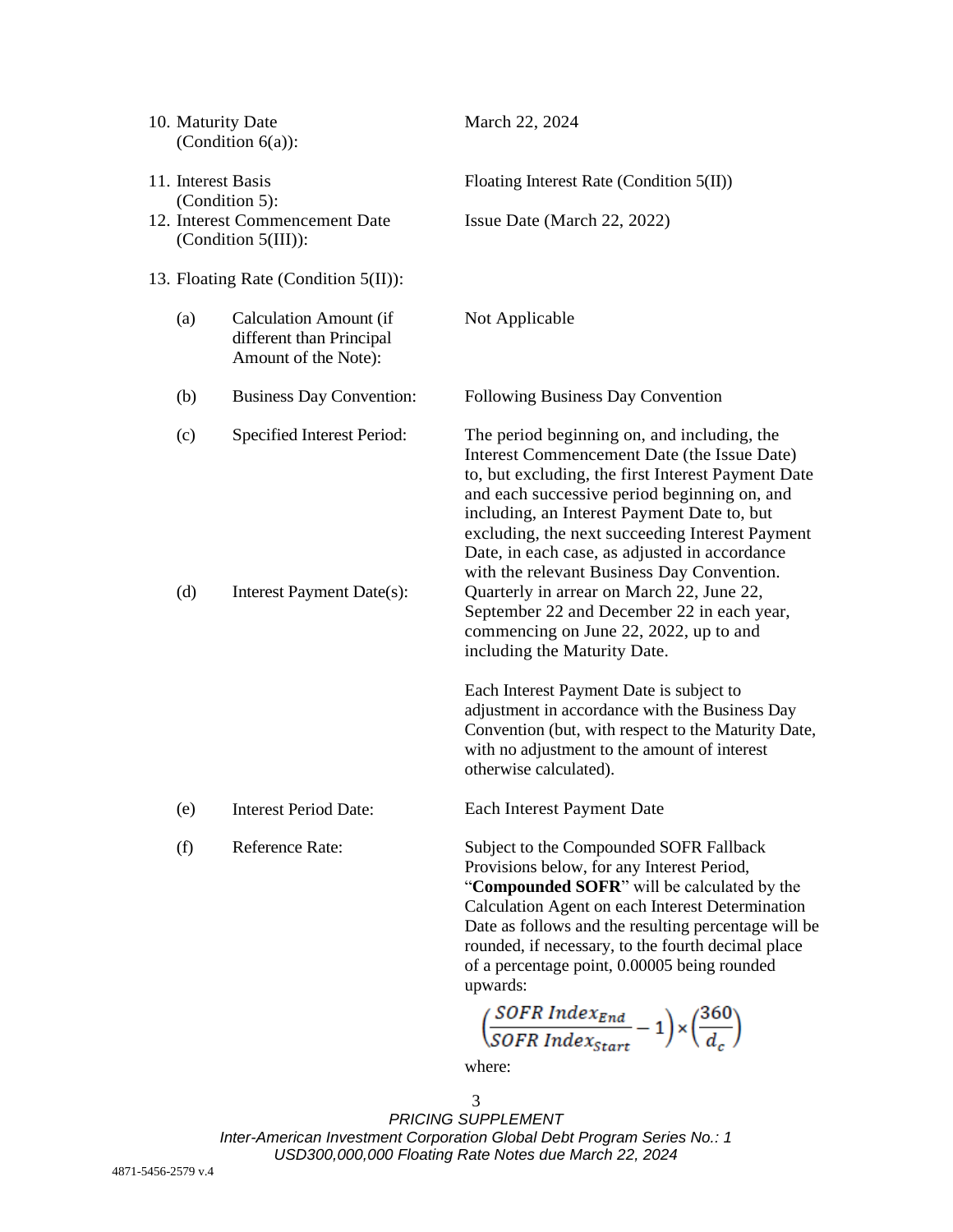"**Observation Period**" means, in respect of each Interest Period, the period from, and including, the date which is five U.S. Government Securities Business Days preceding the first date of such Interest Period to, but excluding, the date which is five U.S. Government Securities Business Days preceding the Interest Payment Date for such Interest Period (or in the final Interest Period, the Maturity Date).

"**SOFR IndexStart**" means the SOFR Index value on the day which is five U.S. Government Securities Business Days preceding the first date of the relevant Interest Period.

"**SOFR IndexEnd**" means the SOFR Index value on the day which is five U.S. Government Securities Business Days preceding the Interest Payment Date relating to such Interest Period (or in the final Interest Period, the Maturity Date).

"**dc**" means the number of calendar days in the Observation Period relating to such Interest Period.

"**SOFR Administrator**" means the Federal Reserve Bank of New York ("**NY Fed**") as administrator of the secured overnight financing rate ("**SOFR**") (or a successor administrator of SOFR)

"**SOFR Index**" in relation to any U.S. Government Securities Business Day shall be the value published by the SOFR Administrator on its website on or about 3:00 p.m. (New York Time) on such U.S. Government Securities Business Day (the "**SOFR Index Determination Time**"). Currently, the SOFR Administrator publishes the SOFR Index on its website at [https://apps.newyorkfed.org/markets/autorates/sofr](https://apps.newyorkfed.org/markets/autorates/sofr-avg-ind)[avg-ind.](https://apps.newyorkfed.org/markets/autorates/sofr-avg-ind) In the event that the value originally published by the SOFR Administrator on or about 3:00 p.m. (New York Time) on any U.S. Government Securities Business Day is subsequently corrected and such corrected value is published by the SOFR Administrator on the original date of publication, then such corrected value, instead of the value that was originally published, shall be deemed the SOFR Index as of the SOFR Index Determination Time in relation to such U.S. Government Securities Business Day.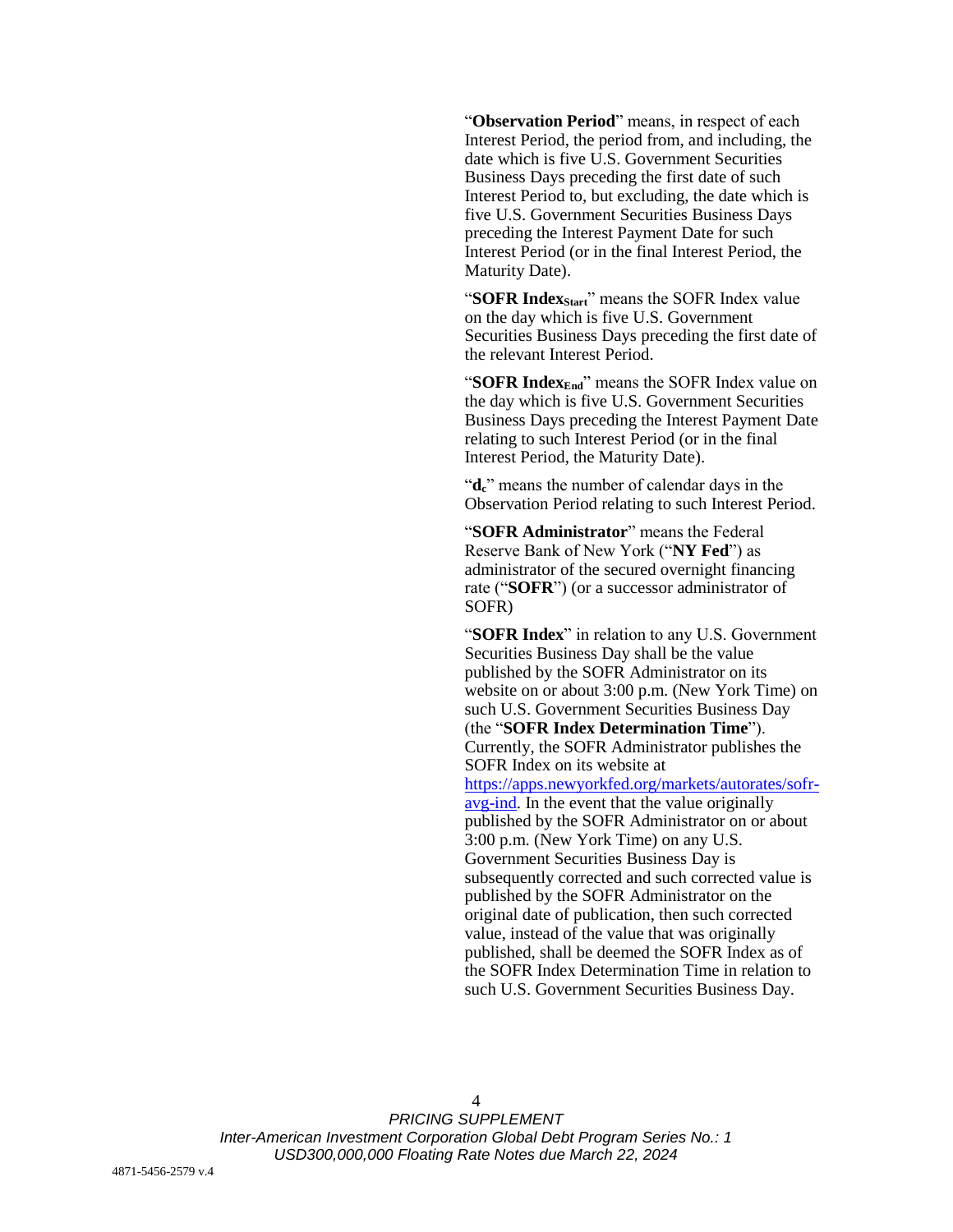#### **Compounded SOFR Fallback Provisions**:

#### *SOFR Index Unavailable*:

If a SOFR Index<sub>Start</sub> or SOFR Index<sub>End</sub> is not published on the associated Interest Determination Date and a Benchmark Transition Event and its related Benchmark Replacement Date have not occurred with respect to SOFR Index or SOFR, "Compounded SOFR" means, for the applicable Interest Period for which such index is not available, the rate of return on a daily compounded interest investment calculated by the Calculation Agent in accordance with the formula for SOFR Averages, and definitions required for such formula, published on the SOFR Administrator's website at

[https://www.newyorkfed.org/markets/treasury](https://www.newyorkfed.org/markets/treasury-repo-reference-rates-information)[repo-reference-rates-information.](https://www.newyorkfed.org/markets/treasury-repo-reference-rates-information) For the purposes of this provision, references in the SOFR Averages compounding formula and related definitions to "calculation period" shall be replaced with "Observation Period" and the words "that is, 30-, 90-, or 180- calendar days" shall be removed. If the daily SOFR ("**SOFRi**") does not so appear for any day, "i" in the Observation Period,  $S\text{OFR}_i$  for such day "i" shall be SOFR published in respect of the first preceding U.S. Government Securities Business Day for which SOFR was published on the SOFR Administrator's website.

#### *Effect of a Benchmark Transition Event*:

If the Issuer determines on or prior to the relevant Reference Time that a Benchmark Transition Event and its related Benchmark Replacement Date have occurred with respect to the then-current Benchmark, the Benchmark Replacement will replace the then-current Benchmark for all purposes relating to the Notes in respect of all determinations on such date and for all determinations on all subsequent dates.

In connection with the implementation of a Benchmark Replacement, the Issuer will have the right to make Benchmark Replacement Conforming Changes from time to time.

Any determination, decision or election that may be made by the Issuer pursuant to this section, including any determination with respect to a tenor, rate or adjustment or of the occurrence or nonoccurrence of an event, circumstance or date and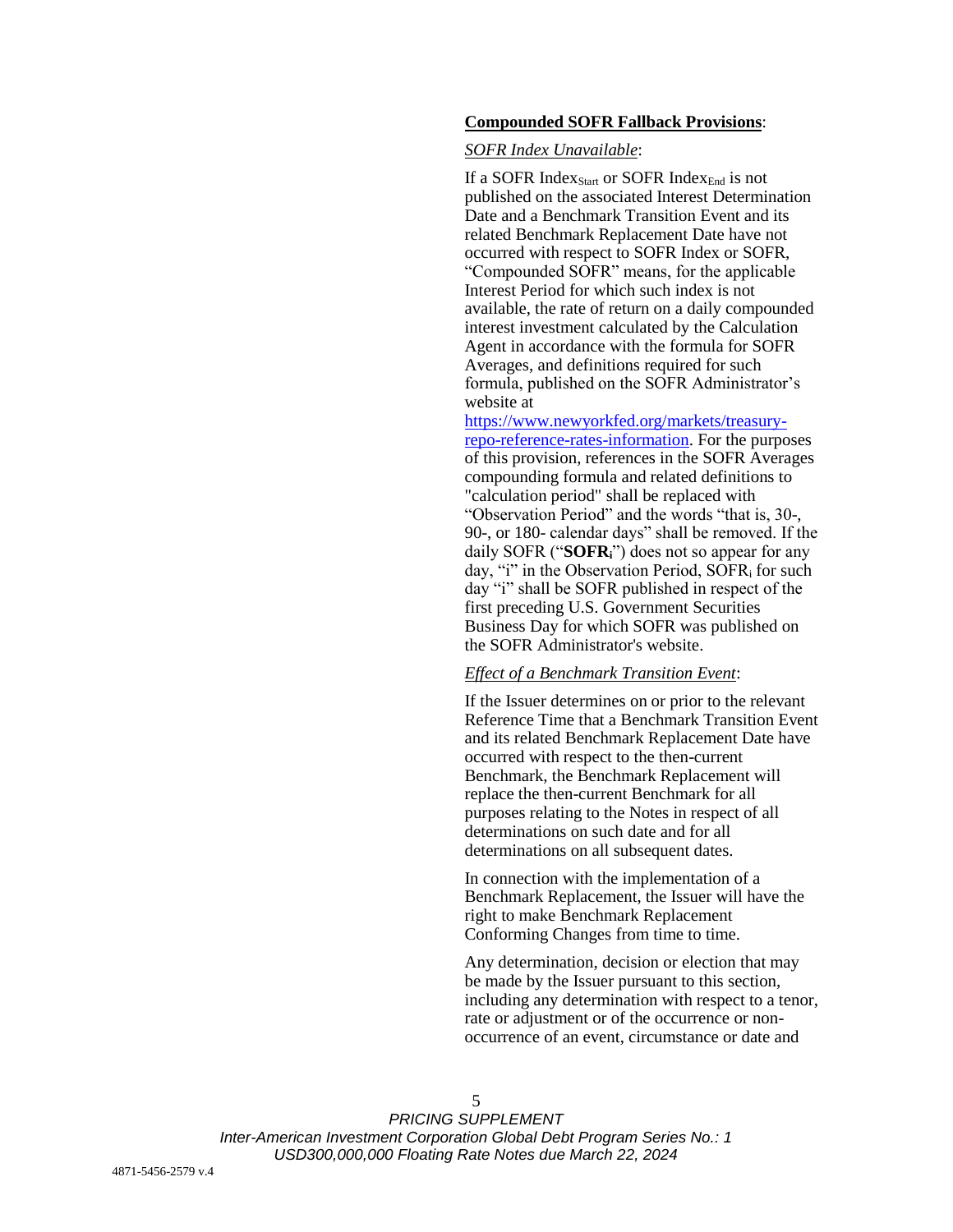any decision to take or refrain from taking any action or any selection:

(1) will be conclusive and binding absent manifest error;

(2) will be made in the sole discretion of the Issuer; and

(3) notwithstanding anything to the contrary in the documentation relating to the Notes described herein, shall become effective without consent from the holders of the Notes or any other party.

"**Benchmark**" means, initially, SOFR Index; provided that if the Issuer determines on or prior to the Reference Time that a Benchmark Transition Event and its related Benchmark Replacement Date have occurred with respect to SOFR Index (or the published daily SOFR used in the calculation thereof) then "Benchmark" means the applicable Benchmark Replacement for the SOFR Index; and provided further that if the Issuer determines on or prior to the Reference Time that a Benchmark Transition Event and its related Benchmark Replacement Date have occurred with respect to the then-current Benchmark (or the daily published component used in the calculation thereof), then "Benchmark" means the applicable Benchmark Replacement for the then-current Benchmark.

"**Benchmark Replacement**" means the first alternative set forth in the order below that can be determined by the Issuer as of the Benchmark Replacement Date.

(1) the sum of: (a) the alternate rate of interest that has been selected or recommended by the Relevant Governmental Body as the replacement for the then-current Benchmark and (b) the Benchmark Replacement Adjustment:

(2) the sum of: (a) the ISDA Fallback Rate and (b) the Benchmark Replacement Adjustment; or

(3) the sum of: (a) the alternate rate of interest that has been selected by the Issuer as the replacement for the then-current Benchmark giving due consideration to any industryaccepted rate of interest as a replacement for the then-current Benchmark for U.S. dollardenominated floating rate notes at such time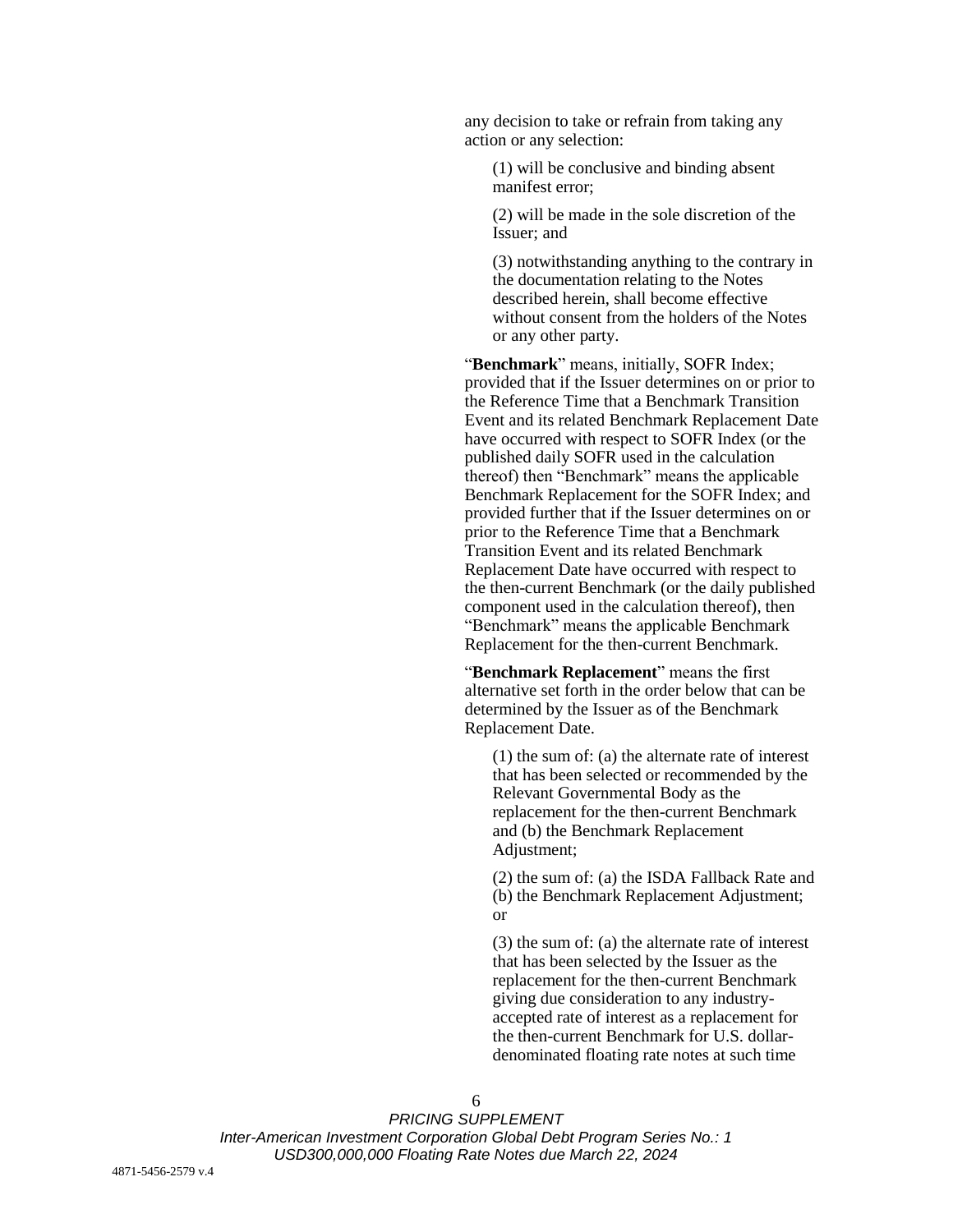and (b) the Benchmark Replacement Adjustment:

Provided that, if a Benchmark Replacement Date has occurred with regard to the daily published component used in the calculation of a Benchmark, but not with regard to the Benchmark itself, "Benchmark Replacement" means the references to the alternatives determined in accordance with clauses  $(1)$ ,  $(2)$  or  $(3)$  above for such daily published components.

"**Benchmark Replacement Adjustment**" means the first alternative set forth in the order below that can be determined by the Issuer as of the Benchmark Replacement Date:

(1) the spread adjustment, or method for calculating or determining such spread adjustment, (which may be a positive or negative value or zero) that has been selected or recommended by the Relevant Governmental Body for the applicable Unadjusted Benchmark Replacement;

(2) if the applicable Unadjusted Benchmark Replacement is equivalent to the ISDA Fallback Rate, the ISDA Fallback Adjustment; or

(3) the spread adjustment (which may be a positive or negative value or zero) that has been selected by the Issuer giving due consideration to any industry-accepted spread adjustment, or method for calculating or determining such spread adjustment, for the replacement of the then-current Benchmark (or the daily published component used in the calculation thereof) with the applicable Unadjusted Benchmark Replacement for U.S. dollar-denominated floating rate notes at such time.

#### "**Benchmark Replacement Conforming**

**Changes**" means, with respect to any Benchmark Replacement, any technical, administrative or operational changes (including changes to the timing and frequency of determining rates and making payments of interest, rounding of amounts or tenors, and other administrative matters) that the Issuer decides may be appropriate to reflect the adoption of such Benchmark Replacement in a manner substantially consistent with market practice (or, if the Issuer decides that adoption of any portion of such market practice is not

*PRICING SUPPLEMENT Inter-American Investment Corporation Global Debt Program Series No.: 1 USD300,000,000 Floating Rate Notes due March 22, 2024*

7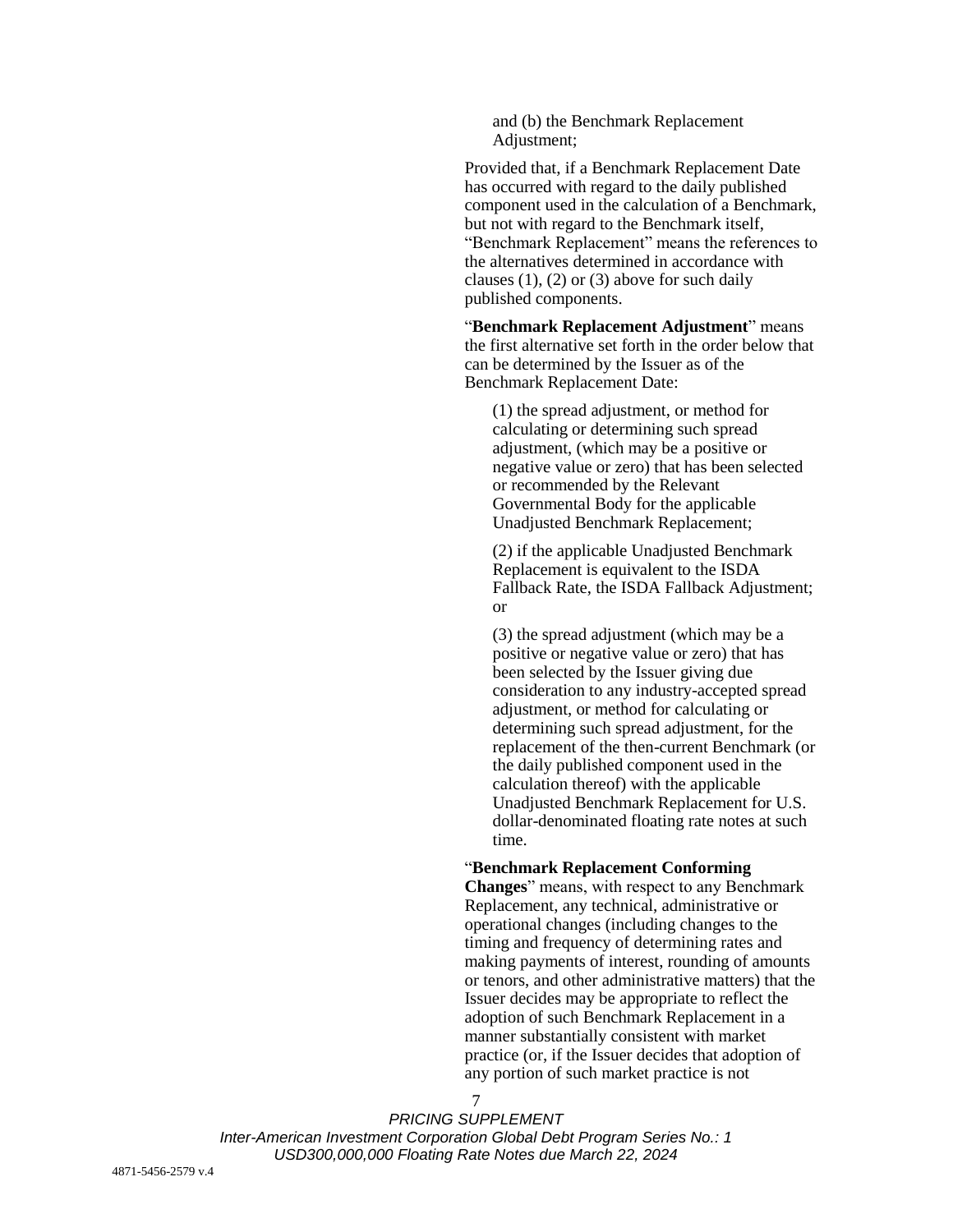administratively feasible or if the Issuer determines that no market practice for use of the Benchmark Replacement exists, in such other manner as the Issuer determines is reasonably necessary); provided that, for the avoidance of doubt, if a Benchmark Replacement Date has occurred with regard to the daily published component used in the calculation of a Benchmark, but not with regard to the Benchmark itself, "Benchmark Replacement Conforming Changes" shall also mean that the Issuer may calculate the Benchmark Replacement for such Benchmark in accordance with the formula for and method of calculating such Benchmark last in effect prior to Benchmark Replacement Date affecting such component, substituting the affected component with the relevant Benchmark Replacement for such component.

"**Benchmark Replacement Date**" means the earliest to occur of the following events with respect to the then-current Benchmark (or the daily published component used in the calculation thereof):

(1) in the case of clause (1) or (2) of the definition of "Benchmark Transition Event," the later of (a) the date of the public statement or publication of information referenced therein and (b) the date on which the administrator of the Benchmark permanently or indefinitely ceases to provide the Benchmark (or such component); or

(2) in the case of clause (3) of the definition of "Benchmark Transition Event," the later of  $(x)$ the date of the public statement or publication of information referenced therein and (y) the first date on which such Benchmark (or such component) is no longer representative per such statement or publication.

For the avoidance of doubt, if the event that gives rise to the Benchmark Replacement Date occurs on the same day as, but earlier than, the Reference Time in respect of any determination, the Benchmark Replacement Date will be deemed to have occurred prior to the Reference Time for such determination.

"**Benchmark Transition Event**" means the occurrence of one or more of the following events with respect to the then-current Benchmark (or the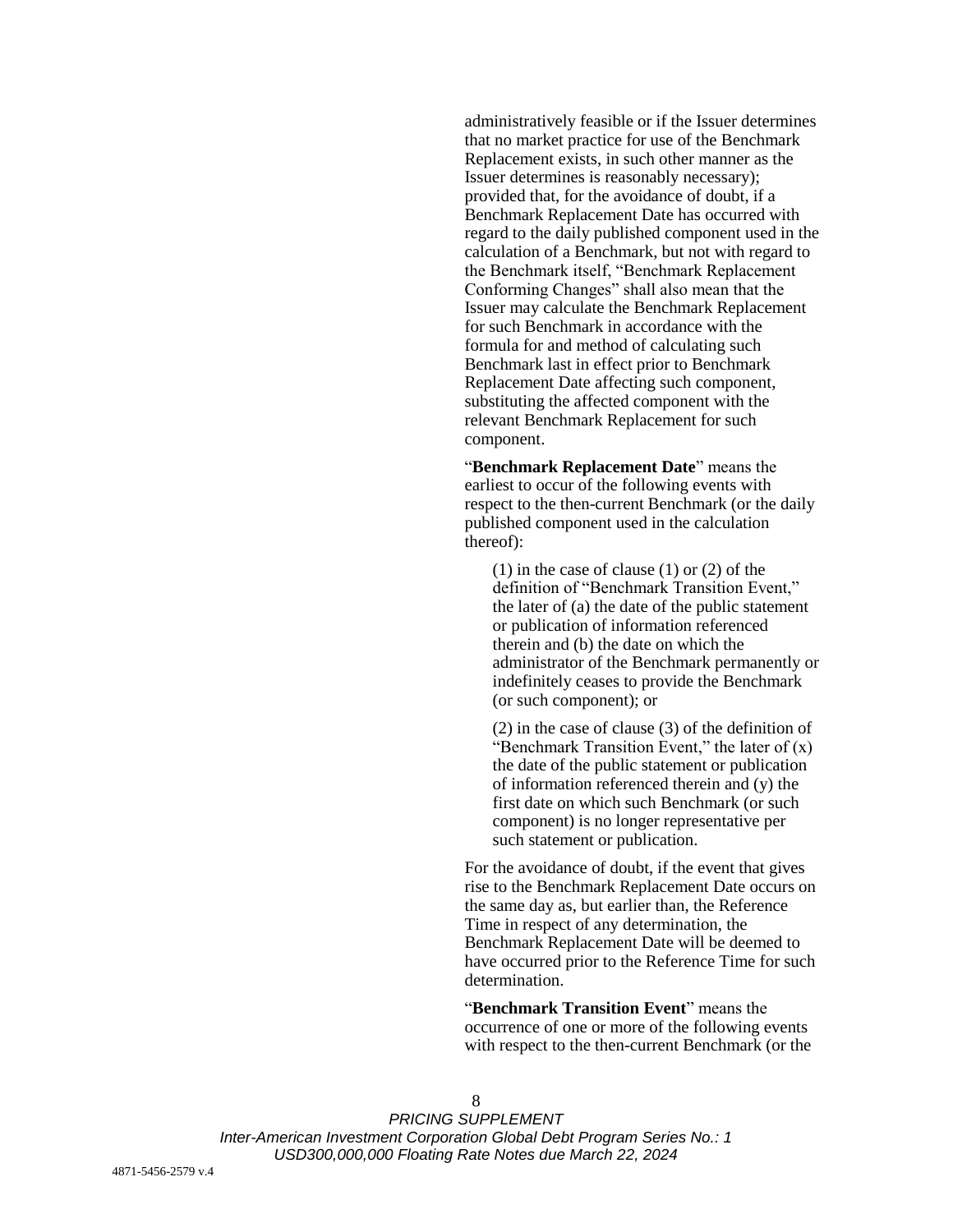daily published component used in the calculation thereof):

(1) a public statement or publication of information by or on behalf of the administrator of the Benchmark (or such component) announcing that such administrator has ceased or will cease to provide the Benchmark (or such component), permanently or indefinitely, provided that, at the time of such statement or publication, there is no successor administrator that will continue to provide the Benchmark (or such component); or

(2) a public statement or publication of information by the regulatory supervisor for the administrator of the Benchmark (or such component), the central bank for the currency of the Benchmark (or such component), an insolvency official with jurisdiction over the administrator for the Benchmark (or such component), a resolution authority with jurisdiction over the administrator for the Benchmark (or such component) or a court or an entity with similar insolvency or resolution authority over the administrator for the Benchmark, which states that the administrator of the Benchmark (or such component) has ceased or will cease to provide the Benchmark (or such component) permanently or indefinitely, provided that, at the time of such statement or publication, there is no successor administrator that will continue to provide the Benchmark (or such component); or

(3) a public statement or publication of information by the regulatory supervisor for the administrator of the Benchmark announcing (A) that such Benchmark (or its component) is no longer, or as of a specified future date will no longer be, capable of being representative, or is non-representative, of the underlying market and economic reality that such Benchmark (or its component) is intended to measure as required by applicable law or regulation and as determined by the regulatory supervisor in accordance with applicable law or regulation and (B) that the intention of that statement or publication is to engage contractual triggers for fallbacks activated by pre-cessation announcements by such supervisor (howsoever described) in contracts.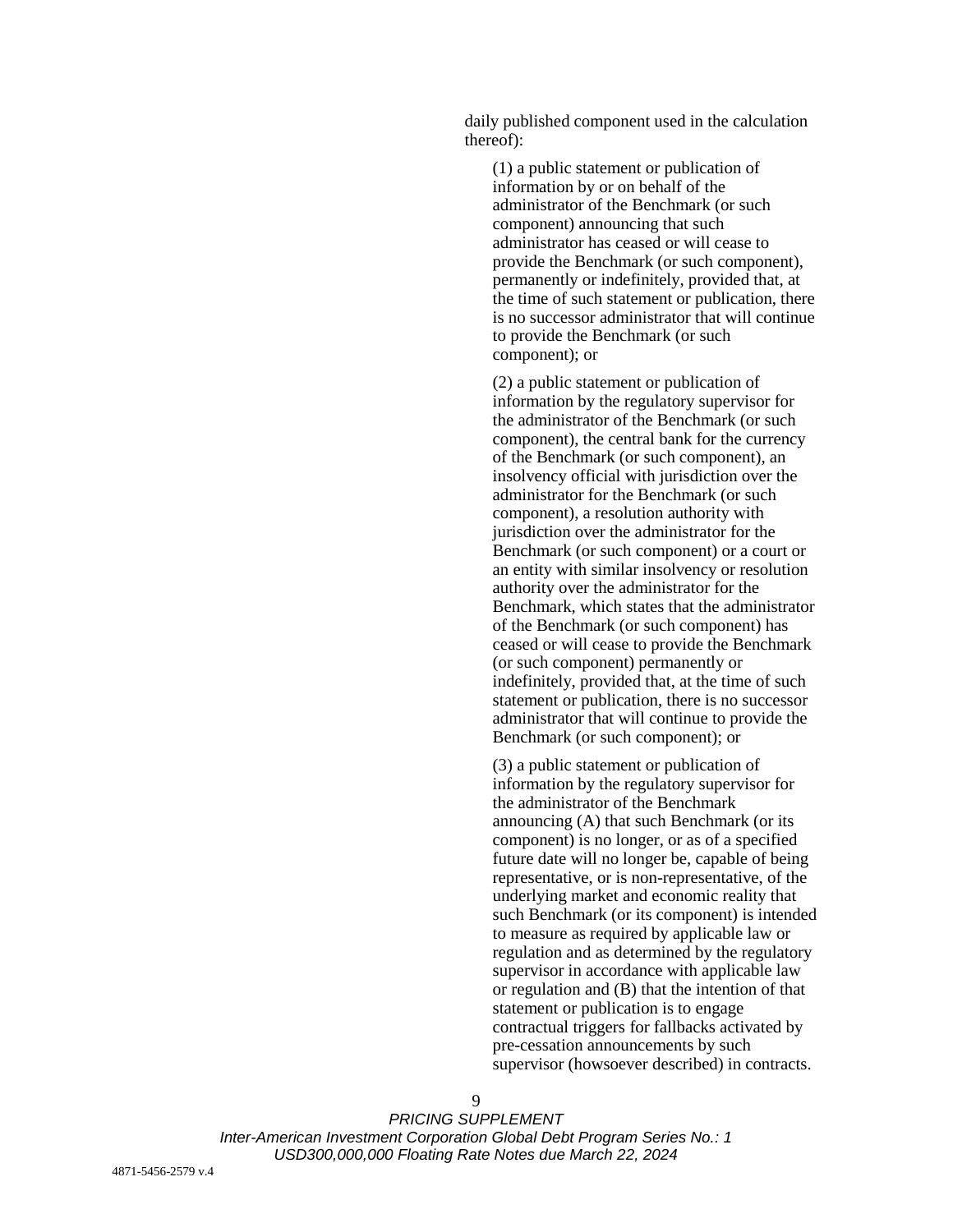"**ISDA Definitions**" means the 2006 ISDA Definitions published by the International Swaps and Derivatives Association, Inc. or any successor thereto, as amended or supplemented from time to time, or any successor definitional booklet for interest rate derivatives published from time to time.

"**ISDA Fallback Adjustment**" means the spread adjustment (which may be a positive or negative value or zero) that would apply for derivatives transactions referencing the ISDA Definitions to be determined upon the occurrence of an index cessation event with respect to the Benchmark (or the daily published component used in the calculation thereof).

"**ISDA Fallback Rate**" means the rate that would apply for derivatives transactions referencing the ISDA Definitions to be effective upon the occurrence of an index cessation date with respect to the Benchmark (or the daily published component used in the calculation thereof) for the applicable tenor excluding the applicable ISDA Fallback Adjustment.

"**Reference Time**" with respect to any determination of the Benchmark (or the daily published component used in the calculation thereof) means (1) if the Benchmark is SOFR Index, the SOFR Index Determination Time, and (2) if the Benchmark is not SOFR Index, the time determined by the Issuer after giving effect to the Benchmark Replacement Conforming Changes.

"**Relevant Governmental Body**" means the Federal Reserve Board and/or the Federal Reserve Bank of New York, or a committee officially endorsed or convened by the Federal Reserve Board and/or the Federal Reserve Bank of New York or any successor thereto.

"**Unadjusted Benchmark Replacement**" means the Benchmark Replacement excluding the Benchmark Replacement Adjustment.

(g) Calculation Agent: Citibank, N.A., London Branch

(h) Interest Determination Date: The date five U.S. Government Securities Business Days prior to the end of each Interest Period

14. Other Floating Rate Terms (Condition 5(II) and (III)):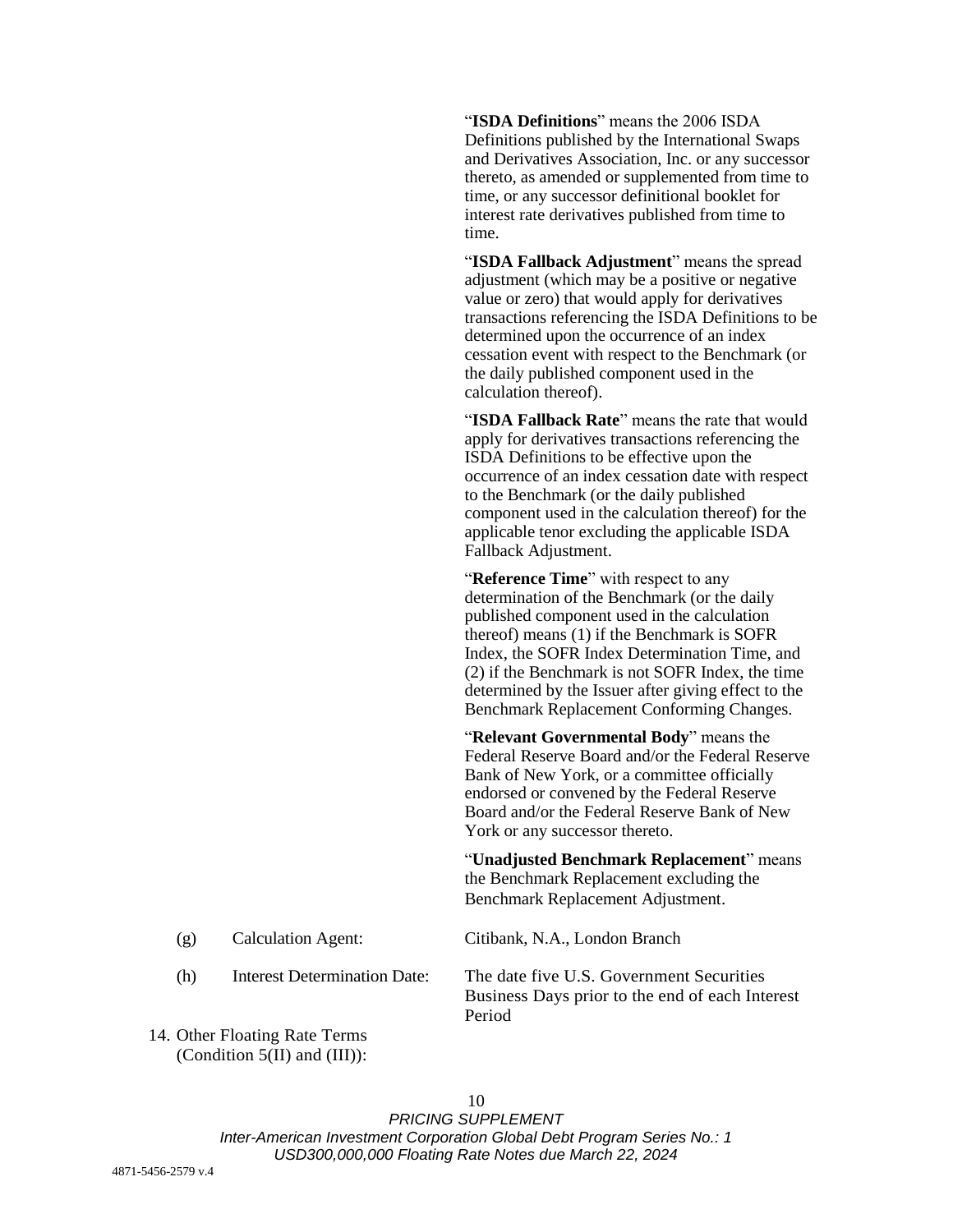|                             | (a)                                                                                                                                                                                                     | Minimum Interest Rate:                                                                                             | 0 percent per annum                                                                                                                                                                                                                                                                                                                                                                                  |
|-----------------------------|---------------------------------------------------------------------------------------------------------------------------------------------------------------------------------------------------------|--------------------------------------------------------------------------------------------------------------------|------------------------------------------------------------------------------------------------------------------------------------------------------------------------------------------------------------------------------------------------------------------------------------------------------------------------------------------------------------------------------------------------------|
|                             | (b)                                                                                                                                                                                                     | Spread:                                                                                                            | plus $(+)$ 0.27 percent per annum                                                                                                                                                                                                                                                                                                                                                                    |
|                             | (c)                                                                                                                                                                                                     | <b>Floating Rate Day Count</b><br>Fraction:                                                                        | Actual/360                                                                                                                                                                                                                                                                                                                                                                                           |
|                             | (d)                                                                                                                                                                                                     | <b>Relevant Banking Center:</b>                                                                                    | New York                                                                                                                                                                                                                                                                                                                                                                                             |
|                             | 15. Relevant Financial Center:<br>16. Relevant Business Day:<br>17. IDB Invest's Optional Redemption<br>(Condition $6(e)$ ):<br>18. Redemption at the Option of the<br>Noteholders (Condition $6(f)$ ): |                                                                                                                    | New York                                                                                                                                                                                                                                                                                                                                                                                             |
|                             |                                                                                                                                                                                                         |                                                                                                                    | A day which is a U.S. Government Securities<br>Business Day and a New York Business Day.                                                                                                                                                                                                                                                                                                             |
|                             |                                                                                                                                                                                                         |                                                                                                                    | N <sub>o</sub>                                                                                                                                                                                                                                                                                                                                                                                       |
|                             |                                                                                                                                                                                                         |                                                                                                                    | N <sub>o</sub>                                                                                                                                                                                                                                                                                                                                                                                       |
|                             |                                                                                                                                                                                                         | 19. Early Redemption Amount<br>(including accrued interest, if<br>applicable) (Condition 9):<br>20. Governing Law: | In the event the Notes become due and payable as<br>provided in Condition 9 (Default), the Early<br>Redemption Amount with respect to the minimum<br>Authorized Denomination will be USD100,000<br>plus accrued interest, if any, as determined in<br>accordance with "13. Floating Rate (Condition<br>5(II))" and "14. Other Floating Rate Terms<br>(Conditions $5(II)$ and $(III)$ )".<br>New York |
| <b>Other Relevant Terms</b> |                                                                                                                                                                                                         |                                                                                                                    |                                                                                                                                                                                                                                                                                                                                                                                                      |
|                             | Exchange):                                                                                                                                                                                              | 1. Listing (if yes, specify Stock                                                                                  | Application is expected to be made for the Notes to<br>be admitted to the Official List of the Financial<br>Conduct Authority and to trading on the London<br>Stock Exchange plc's UK Regulated Market                                                                                                                                                                                               |
| 2.                          | Procedures:                                                                                                                                                                                             | Details of Clearance System Approved<br>by IDB Invest and the Global Agent<br>and Clearance and Settlement         | The Depository Trust Company (DTC); Euroclear<br>Bank SA/NV; Clearstream Banking S.A.                                                                                                                                                                                                                                                                                                                |
| 3.                          | Syndicated:<br>If Syndicated:                                                                                                                                                                           |                                                                                                                    | Yes                                                                                                                                                                                                                                                                                                                                                                                                  |
| 4.                          |                                                                                                                                                                                                         |                                                                                                                    |                                                                                                                                                                                                                                                                                                                                                                                                      |
|                             | (a)                                                                                                                                                                                                     | Liability:                                                                                                         | Several and not joint                                                                                                                                                                                                                                                                                                                                                                                |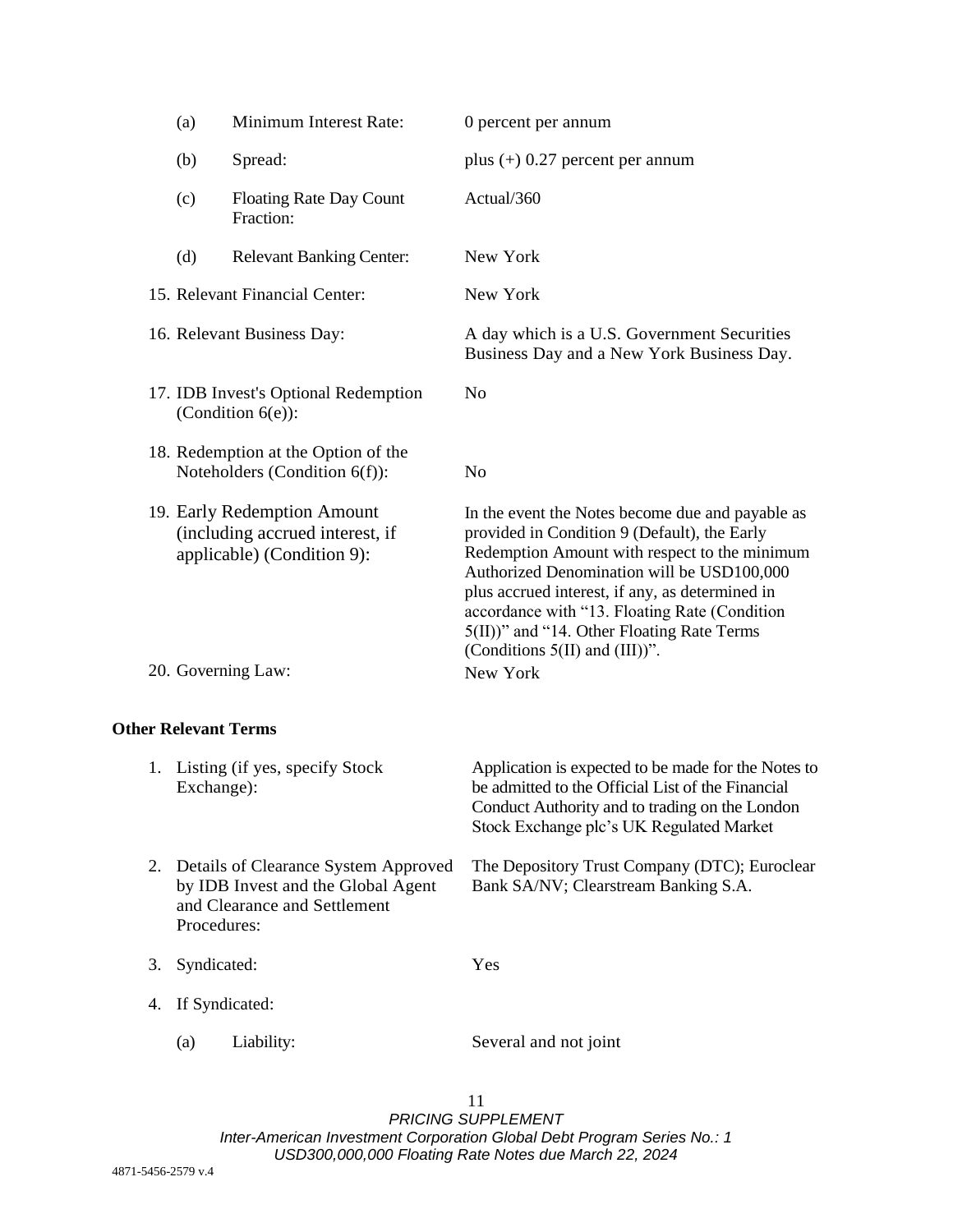- 
- 

(b) Lead Managers: BMO Capital Markets Corp. Merrill Lynch International RBC Capital Markets, LLC 5. Commissions and Concessions: 0.075% of the Aggregate Principal Amount

6. Estimated Total Expenses: The Joint Lead Managers have agreed to pay for all material expenses related to the issuance of the Notes, including the London Stock Exchange listing fees, if applicable. 7. Codes: (a) ISIN: US44936HAA77 (b) CUSIP: 44936HAA7 8. Identity of Managers: BMO Capital Markets Corp. Merrill Lynch International RBC Capital Markets, LLC 9. Provisions for Registered Notes: (a) Individual Definitive Registered Notes Available on Issue Date: No (b) DTC Global Note(s): Yes, issued in accordance with the Global Agency Agreement, dated December 13, 2021, as amended, among IDB Invest, Citibank, N.A., London Branch as Global Agent, and the other parties thereto. (c) Other Registered Global Notes: No 10. Selling Restrictions: (a) United States: Under the provisions of the Inter-American Investment Corporation Act (22 U.S.C. 283ii), the Notes are exempted securities within the meaning of Section 3(a)(2) of the U.S. Securities Act of 1933, as amended, and Section  $3(a)(12)$  of the U.S. Securities Exchange Act of 1934, as amended.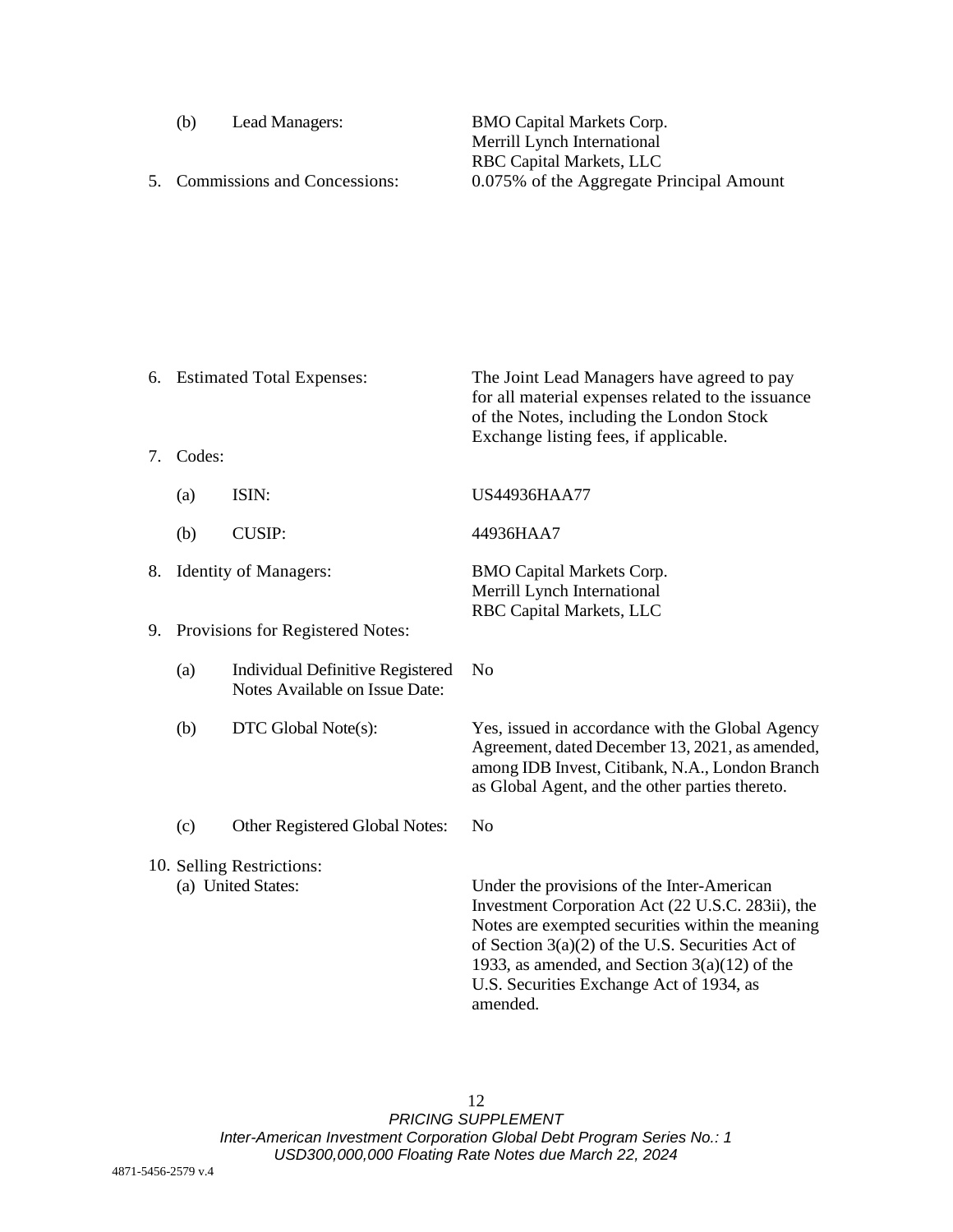| (b) United Kingdom: | Each of the Managers represents and agrees that<br>(a) it has only communicated or caused to be<br>communicated and will only communicate or<br>cause to be communicated an invitation or<br>inducement to engage in investment activity<br>(within the meaning of Section 21 of the FSMA)<br>received by it in connection with the issue or sale<br>of the Notes in circumstances in which Section<br>$21(1)$ of the FSMA does not apply to IDB Invest,<br>and (b) it has complied and will comply with all<br>applicable provisions of the FSMA with respect<br>to anything done by it in relation to such Notes<br>in, from or otherwise involving the UK.                                                                                                              |
|---------------------|----------------------------------------------------------------------------------------------------------------------------------------------------------------------------------------------------------------------------------------------------------------------------------------------------------------------------------------------------------------------------------------------------------------------------------------------------------------------------------------------------------------------------------------------------------------------------------------------------------------------------------------------------------------------------------------------------------------------------------------------------------------------------|
| (c) Singapore:      | In the case of the Notes being offered into<br>Singapore in a primary or subsequent<br>distribution, and solely for the purposes of its<br>obligations pursuant to Section 309B of the<br>Securities and Futures Act (Chapter 289) of<br>Singapore (the "SFA"), IDB Invest has<br>determined, and hereby notifies all relevant<br>persons (as defined in Section 309A of the SFA)<br>that the Notes are "prescribed capital markets<br>products" (as defined in the Securities and<br><b>Futures (Capital Markets Products) Regulations</b><br>2018 of Singapore) and Excluded Investment<br>Products (as defined in MAS Notice SFA 04-<br>N12: Notice on the Sale of Investment Products<br>and MAS Notice FAA-N16: Notice on<br>Recommendations on Investment Products). |
| (d) General:        | No action has been or will be taken by IDB<br>Invest that would permit a public offering of the<br>Notes, or possession or distribution of any<br>offering material relating to the Notes in any<br>jurisdiction where action for that purpose is<br>required. Accordingly, the Dealer agrees that it<br>will observe all applicable provisions of law in<br>each jurisdiction in or from which it may offer or<br>sell Notes or distribute any offering material.                                                                                                                                                                                                                                                                                                         |

## **General Information**

# **Additional Information Regarding the Notes**

1. Matters relating to UK MiFIR

IDB Invest does not fall under the scope of application of the UK MiFIR regime. Consequently,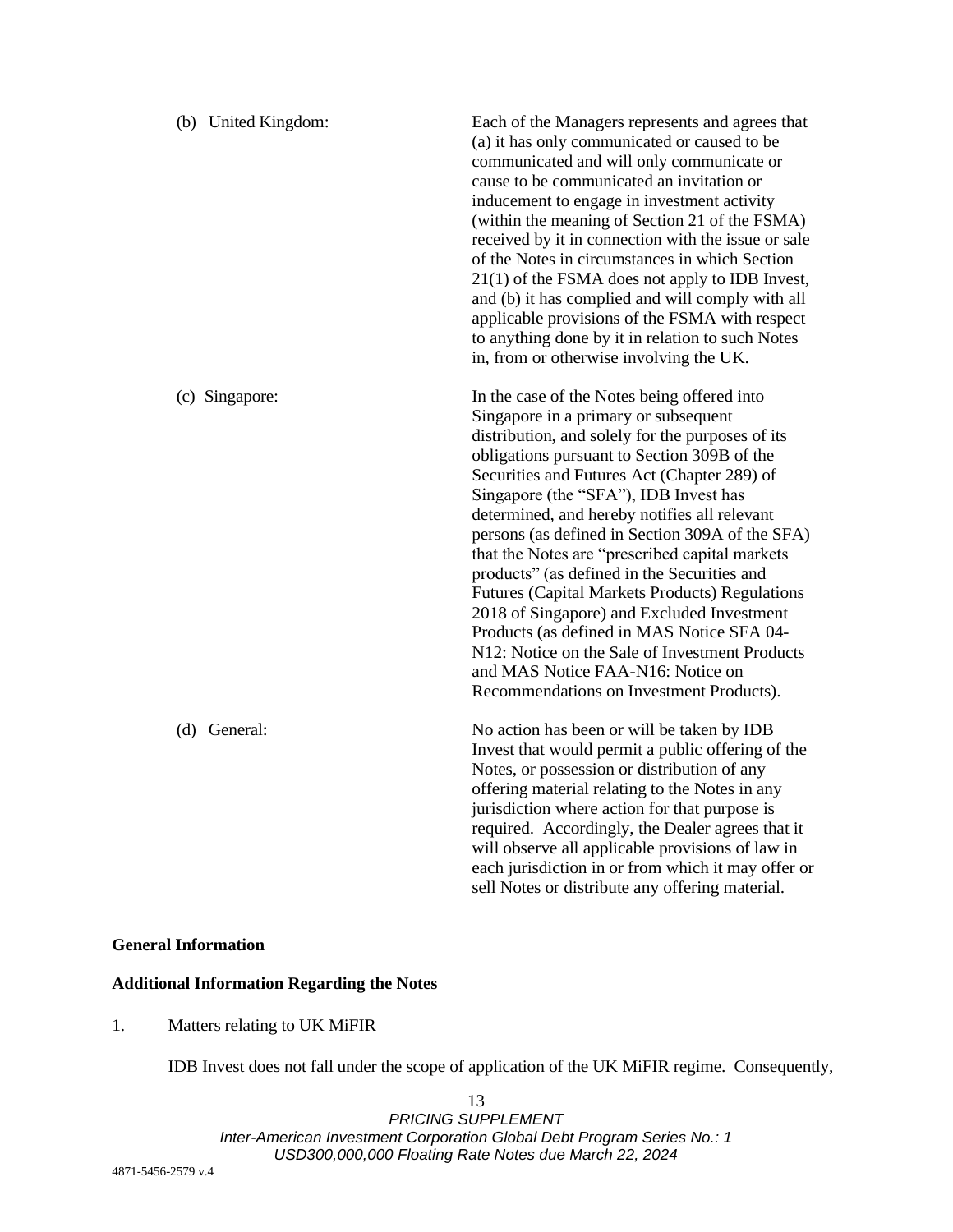IDB Invest does not qualify as an "investment firm", "manufacturer" or "distributor" for the purposes of UK MiFIR.

**UK MiFIR product governance / Retail investors, professional investors and ECPs target market** – Solely for the purposes of the UK manufacturer's product approval process, the target market assessment in respect of the Notes has led to the conclusion that: (i) the target market for the Notes is retail clients, as defined in point (8) of Article 2 of Regulation (EU) No 2017/565 as it forms part of UK domestic law by virtue of the EUWA, eligible counterparties, as defined in COBS, and professional clients, as defined in UK MiFIR; and (ii) all channels for distribution of the Notes are appropriate. Any person subsequently offering, selling or recommending the Notes (a "distributor") should take into consideration the UK manufacturer's target market assessment; however, a distributor subject to the UK MiFIR Product Governance Rules is responsible for undertaking its own target market assessment in respect of the Notes (by either adopting or refining the UK manufacturer's target market assessment) and determining appropriate distribution channels.

For the purposes of this provision, (i) the expression "UK manufacturer" means Merrill Lynch International, (ii) the expression "COBS" means the FCA Handbook Conduct of Business Sourcebook, (iii) the expression "UK MiFIR" means Regulation (EU) No 600/2014 as it forms part of UK domestic law by virtue of the EUWA and (iv) the expression "UK MiFIR Product Governance Rules" means the FCA Handbook Product Intervention and Product Governance Sourcebook.

### **Supplemental Prospectus Information**

The Prospectus is hereby supplemented with the following information, which shall be deemed to be incorporated in, and to form part of, the Prospectus.

*The Prospectus and this Pricing Supplement do not describe all of the risks and other ramifications of an investment in the Notes. An investment in the Notes entails significant risks not associated with an investment in a conventional fixed rate or floating rate debt security. Investors should consult their own financial and legal advisors about the risks associated with an investment in the Notes and the suitability of investing in the Notes in light of their particular circumstances, and possible scenarios for economic, interest rate and other factors that may affect their investment*.

# **The Secured Overnight Financing Rate is a Relatively New Reference Rate and its Composition and Characteristics are Not the Same as LIBOR.**

On June 22, 2017, the Alternative Reference Rates Committee ("ARRC") convened by the Board of Governors of the Federal Reserve System and the Federal Reserve Bank of New York identified the Secured Overnight Financing Rate ("SOFR") as the rate that, in the consensus view of the ARRC, represented best practice for use in certain new U.S. dollar derivatives and other financial contracts. SOFR is a broad measure of the cost of borrowing cash overnight collateralized by U.S. treasury securities, and has been published by the Federal Reserve Bank of New York since April 2018. The Federal Reserve Bank of New York has also begun publishing historical indicative SOFR from 2014. Investors should not rely on any historical changes or trends in SOFR as an indicator of future changes in SOFR.

The composition and characteristics of SOFR are not the same as those of LIBOR, and SOFR is fundamentally different from LIBOR for two key reasons. First, SOFR is a secured rate, while LIBOR is an unsecured rate. Second, SOFR is an overnight rate, while LIBOR is a forward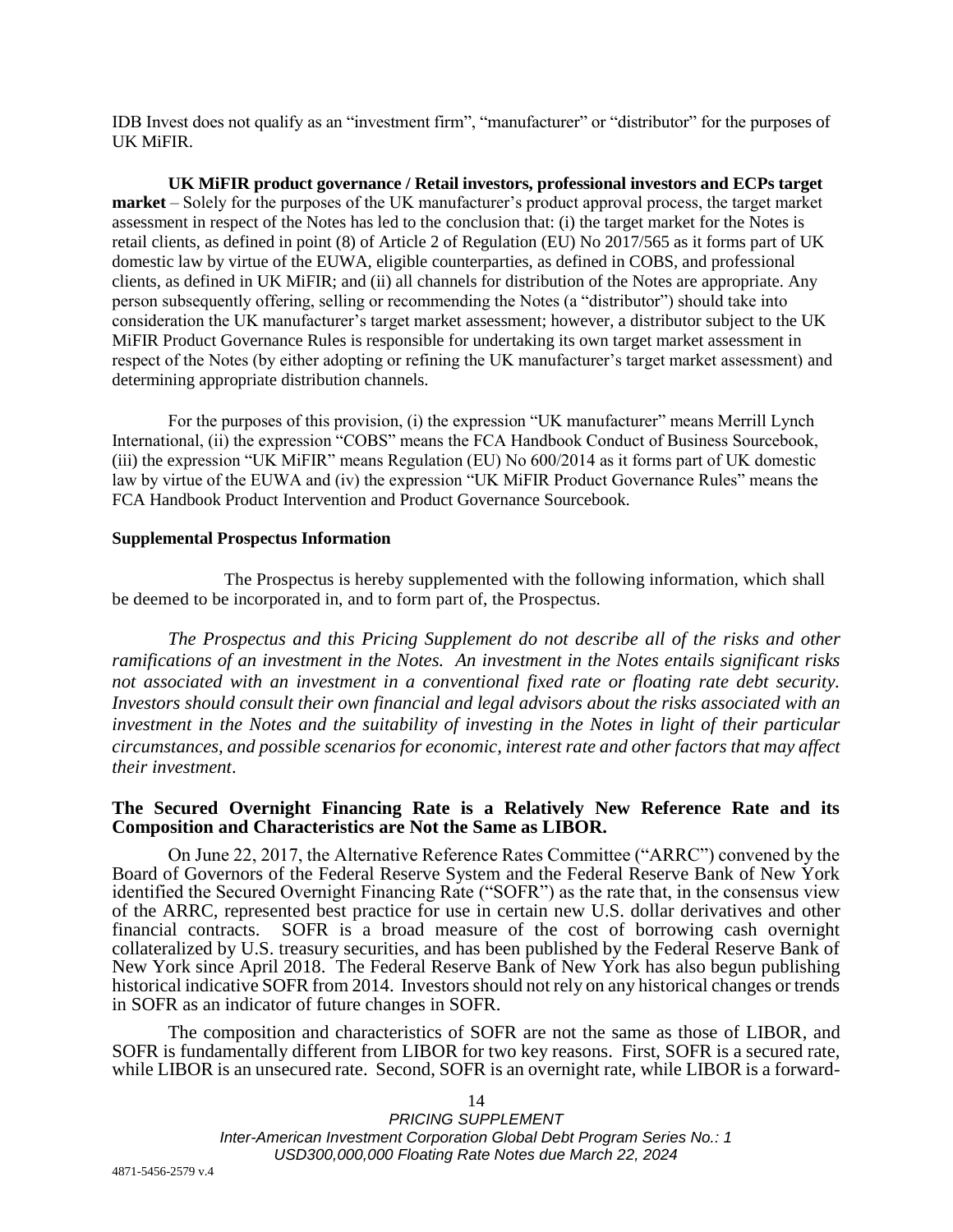looking rate that represents interbank funding over different maturities (e.g., three months). As a result, there can be no assurance that SOFR (including Compounded SOFR) will perform in the same way as LIBOR would have at any time, including, without limitation, as a result of changes in interest and yield rates in the market, market volatility or global or regional economic, financial, political, regulatory, judicial or other events.

# **SOFR May be More Volatile Than Other Benchmark or Market Rates.**

Since the initial publication of SOFR, daily changes in SOFR have, on occasion, been more volatile than daily changes in other benchmark or market rates, such as USD LIBOR. Although changes in Compounded SOFR generally are not expected to be as volatile as changes in daily levels of SOFR, the return on and value of the Notes may fluctuate more than floating rate securities that are linked to less volatile rates. In addition, the volatility of SOFR has reflected the underlying volatility of the overnight U.S. Treasury repo market. The Federal Reserve Bank of New York has at times conducted operations in the overnight U.S. Treasury repo market in order to help maintain the federal funds rate within a target range. There can be no assurance that the Federal Reserve Bank of New York will continue to conduct such operations in the future, and the duration and extent of any such operations is inherently uncertain. The effect of any such operations, or of the cessation of such operations to the extent they are commenced, is uncertain and could be materially adverse to investors in the Notes.

# **Any Failure of SOFR to Gain Market Acceptance Could Adversely Affect the Notes.**

According to the ARRC, SOFR was developed for use in certain U.S. dollar derivatives and other financial contracts as an alternative to USD LIBOR in part because it is considered a good representation of general funding conditions in the overnight U.S. Treasury repurchase agreement market. However, as a rate based on transactions secured by U.S. Treasury securities, it does not measure bank-specific credit risk and, as a result, is less likely to correlate with the unsecured short-term funding costs of banks. This may mean that market participants would not consider SOFR a suitable replacement or successor for all of the purposes for which USD LIBOR historically has been used (including, without limitation, as a representation of the unsecured shortterm funding costs of banks), which may, in turn, lessen market acceptance of SOFR. Any failure of SOFR to gain market acceptance could adversely affect the return on and value of the Notes and the price at which investors can sell the Notes in the secondary market.

In addition, if SOFR does not prove to be widely used as a benchmark in securities that are similar or comparable to the Notes, the trading price of the Notes may be lower than those of securities that are linked to rates that are more widely used. Similarly, market terms for floatingrate debt securities linked to SOFR, such as the spread over the base rate reflected in interest rate provisions or the manner of compounding the base rate, may evolve over time, and trading prices of the Notes may be lower than those of later-issued SOFR-based debt securities as a result. Investors in the Notes may not be able to sell the Notes at all or may not be able to sell the Notes at prices that will provide them with a yield comparable to similar investments that have a developed secondary market, and may consequently suffer from increased pricing volatility and market risk.

### **The Rate of Interest on the Notes is Based on a Compounded SOFR Rate and the SOFR Index, which is Relatively New in the Marketplace.**

For each Interest Period, the Rate of Interest on the Notes is based on Compounded SOFR, which is calculated using the SOFR Index published by the Federal Reserve Bank of New York according to the specific formula described in paragraph 13 under "Terms and Conditions" above (the "*Floating Rate Note Provisions*"), not the SOFR rate published on or in respect of a particular date during such Interest Period or an arithmetic average of SOFR rates during such period. For this and other reasons, the Rate of Interest on the Notes during any Interest Period will not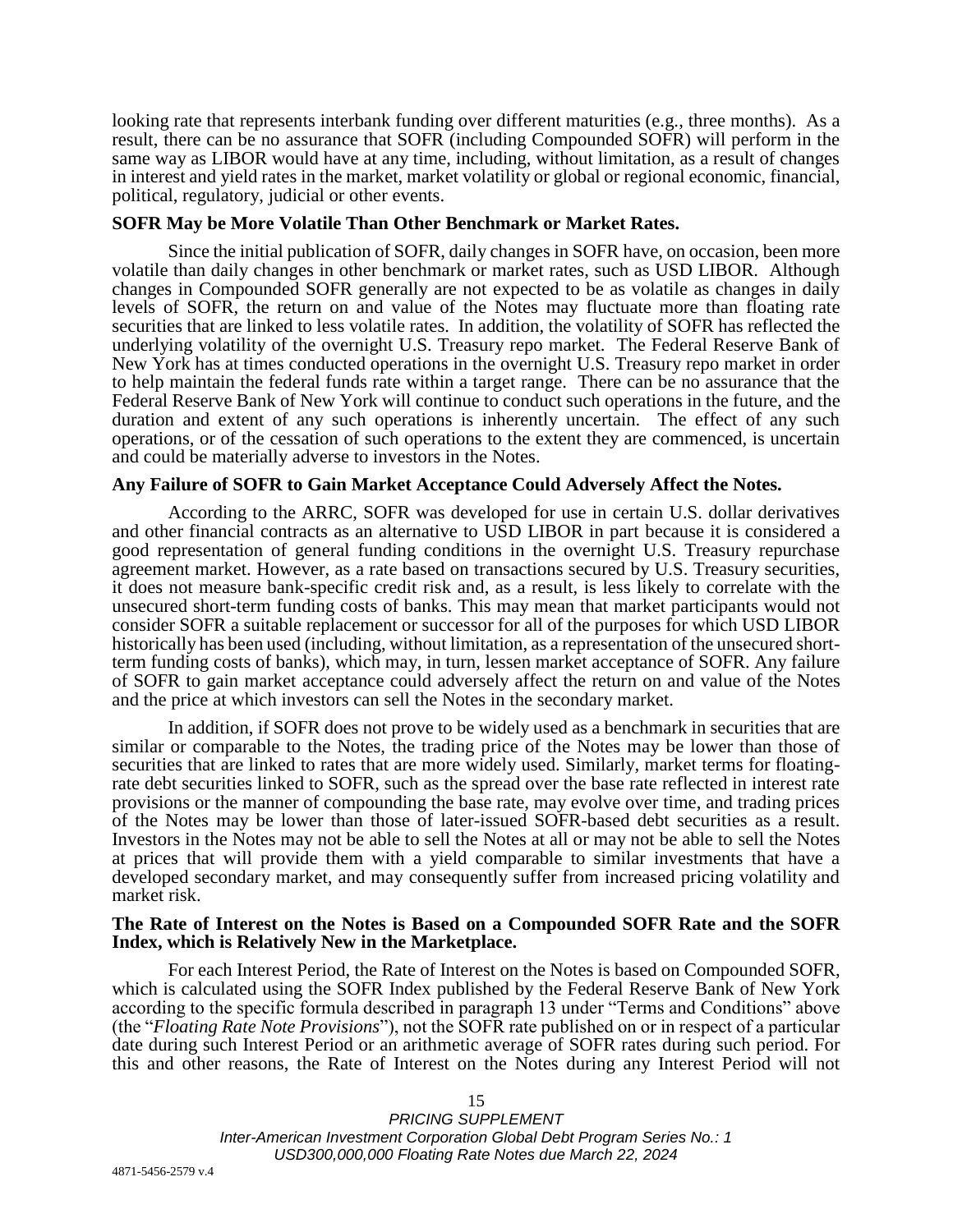necessarily be the same as the Rate of Interest on other SOFR-linked investments that use an alternative basis to determine the applicable interest rate. Further, if the SOFR rate in respect of a particular date during an Interest Period is negative, its contribution to the SOFR Index will be less than one, resulting in a reduction to Compounded SOFR used to calculate the interest payable on the Notes on the Interest Payment Date for such Interest Period.

Very limited market precedent exists for securities that use SOFR as the interest rate and the method for calculating an interest rate based upon SOFR in those precedents varies. In addition, the Federal Reserve Bank of New York only began publishing the SOFR Index on March 2, 2020. Accordingly, the use of the SOFR Index or the specific formula for the Compounded SOFR rate used in the Notes may not be widely adopted by other market participants, if at all. If the market adopts a different calculation method, that would likely adversely affect the market value of the Notes.

### **Compounded SOFR with Respect to a Particular Interest Period Will Only be Capable of Being Determined Near the End of the Relevant Interest Period.**

The level of Compounded SOFR applicable to a particular Interest Period and, therefore, the amount of interest payable with respect to such Interest Period will be determined on the Interest Determination Date for such Interest Period. Because each such date is near the end of such Interest Period, you will not know the amount of interest payable with respect to a particular Interest Period until shortly prior to the related Interest Payment Date and it may be difficult for you to reliably estimate the amount of interest that will be payable on each such Interest Payment Date. In addition, some investors may be unwilling or unable to trade the Notes without changes to their information technology systems, both of which could adversely impact the liquidity and trading price of the Notes.

## **The SOFR Index May be Modified or Discontinued and the Notes May Bear Interest by Reference to a Rate Other than Compounded SOFR, which Could Adversely Affect the Value of the Notes.**

The SOFR Index is published by the Federal Reserve Bank of New York based on data received by it from sources other than the Issuer, and the Issuer has no control over its methods of calculation, publication schedule, rate revision practices or availability of the SOFR Index at any time. There can be no guarantee, particularly given its relatively recent introduction, that the SOFR Index will not be discontinued or fundamentally altered in a manner that is materially adverse to the interests of investors in the Notes. If the manner in which the SOFR Index is calculated, including the manner in which SOFR is calculated, is changed, that change may result in a reduction in the amount of interest payable on the Notes and the trading prices of the Notes. In addition, the Federal Reserve Bank of New York may withdraw, modify or amend the published SOFR Index or SOFR data in its sole discretion and without notice. The Rate of Interest for any Interest Period will not be adjusted for any modifications or amendments to the SOFR Index or SOFR data that the Federal Reserve Bank of New York may publish after the Rate of Interest for that Interest Period has been determined.

If the Issuer determines that a Benchmark Transition Event and its related Benchmark Replacement Date have occurred in respect of the SOFR Index or SOFR itself, then the Rate of Interest on the Notes will no longer be determined by reference to the SOFR Index, but instead will be determined by reference to a different rate, plus a spread adjustment, which we refer to as a "Benchmark Replacement," as further described in the Floating Rate Note Provisions.

If a particular Benchmark Replacement or Benchmark Replacement Adjustment cannot be determined, then the next-available Benchmark Replacement or Benchmark Replacement Adjustment will apply. These replacement rates and adjustments may be selected, recommended or formulated by (i) the Relevant Governmental Body (such as the ARRC), (ii) the International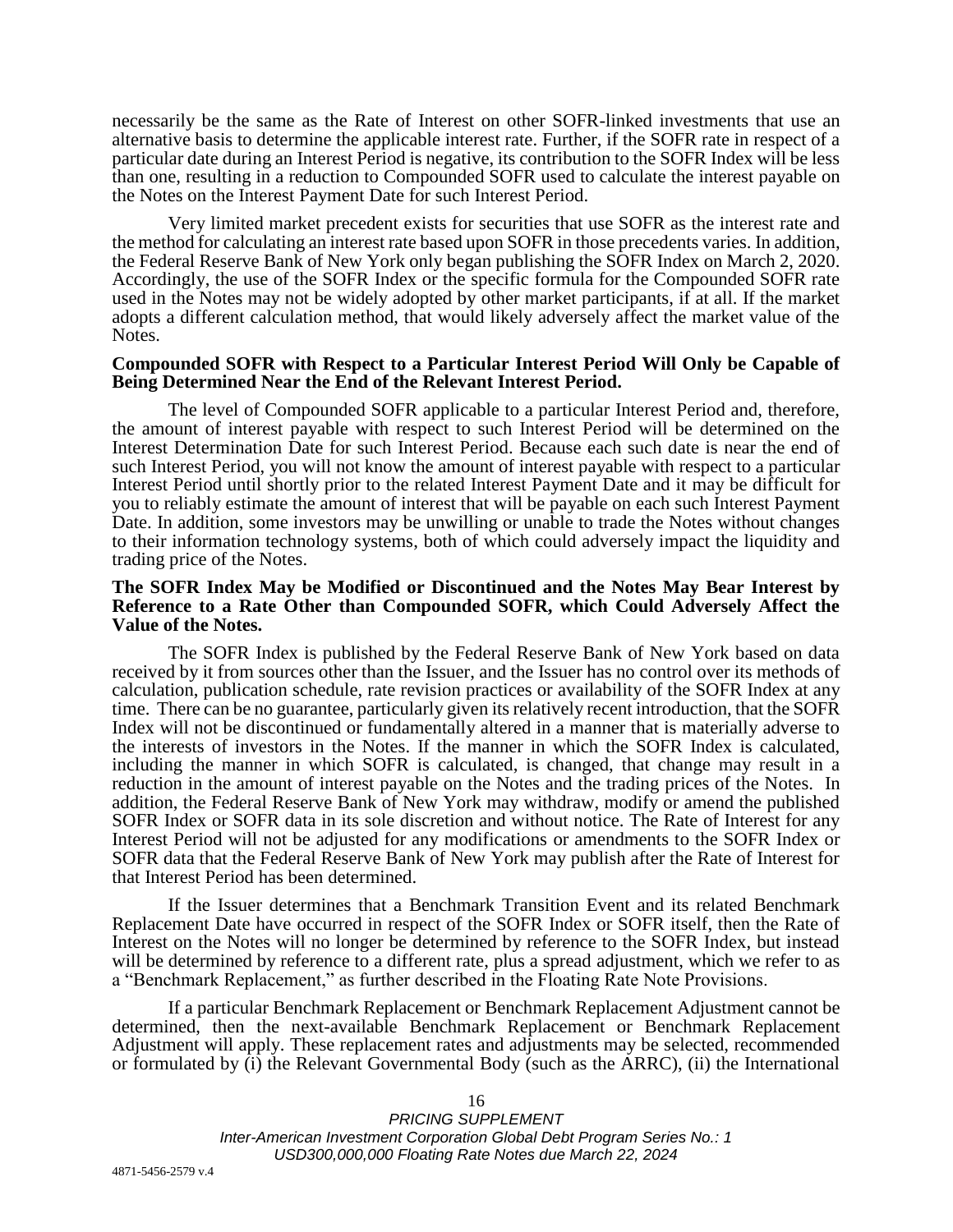Swaps and Derivatives Association ("ISDA") or (iii) in certain circumstances, the Issuer itself. In addition, the terms of the Notes expressly authorize the Issuer to make Benchmark Replacement Conforming Changes with respect to, among other things, changes to the definition of "Interest Period", the timing and frequency of determining rates and making payments of interest and other administrative matters. The determination of a Benchmark Replacement, the calculation of the Rate of Interest on the Notes by reference to a Benchmark Replacement (including the application of a Benchmark Replacement Adjustment), any implementation of Benchmark Replacement Conforming Changes and any other determinations, decisions or elections that may be made under the terms of the Notes in connection with a Benchmark Transition Event, could adversely affect the value of the Notes, the return on the Notes and the price at which you can sell such Notes.

In addition, (i) the composition and characteristics of the Benchmark Replacement will not be the same as those of Compounded SOFR, the Benchmark Replacement may not be the economic equivalent of Compounded SOFR, there can be no assurance that the Benchmark Replacement will perform in the same way as Compounded SOFR would have at any time and there is no guarantee that the Benchmark Replacement will be a comparable substitute for Compounded SOFR (each of which means that a Benchmark Transition Event could adversely affect the value of the Notes, the return on the Notes and the price at which you can sell the Notes), (ii) any failure of the Benchmark Replacement to gain market acceptance could adversely affect the Notes, (iii) the Benchmark Replacement may have a very limited history and the future performance of the Benchmark Replacement may not be predicted based on historical performance, (iv) the secondary trading market for Notes linked to the Benchmark Replacement may be limited and (v) the administrator of the Benchmark Replacement may make changes that could change the value of the Benchmark Replacement or discontinue the Benchmark Replacement and has no obligation to consider your interests in doing so.

## **The Calculation Agent Will Make Determinations with respect to the Notes, and the Issuer May Exercise Subjective Discretion with respect to Compounded SOFR or Replacements Thereof.**

The Calculation Agent will make certain determinations with respect to the Notes as further described under the Floating Rate Note Provisions, some of which determinations are in the Calculation Agent's sole discretion. Any determination, decision or election pursuant to the benchmark replacement provisions will be made by the Issuer. Any of these determinations may adversely affect the value of the Notes, the return on the Notes and the price at which you can sell such Notes. Moreover, certain determinations to be made by the Issuer may require the exercise of discretion and the making of subjective judgments, such as with respect to Compounded SOFR or the occurrence or non-occurrence of a Benchmark Transition Event and any Benchmark Replacement Conforming Changes. These potentially subjective determinations may adversely affect the value of the Notes, the return on the Notes and the price at which you can sell such Notes.